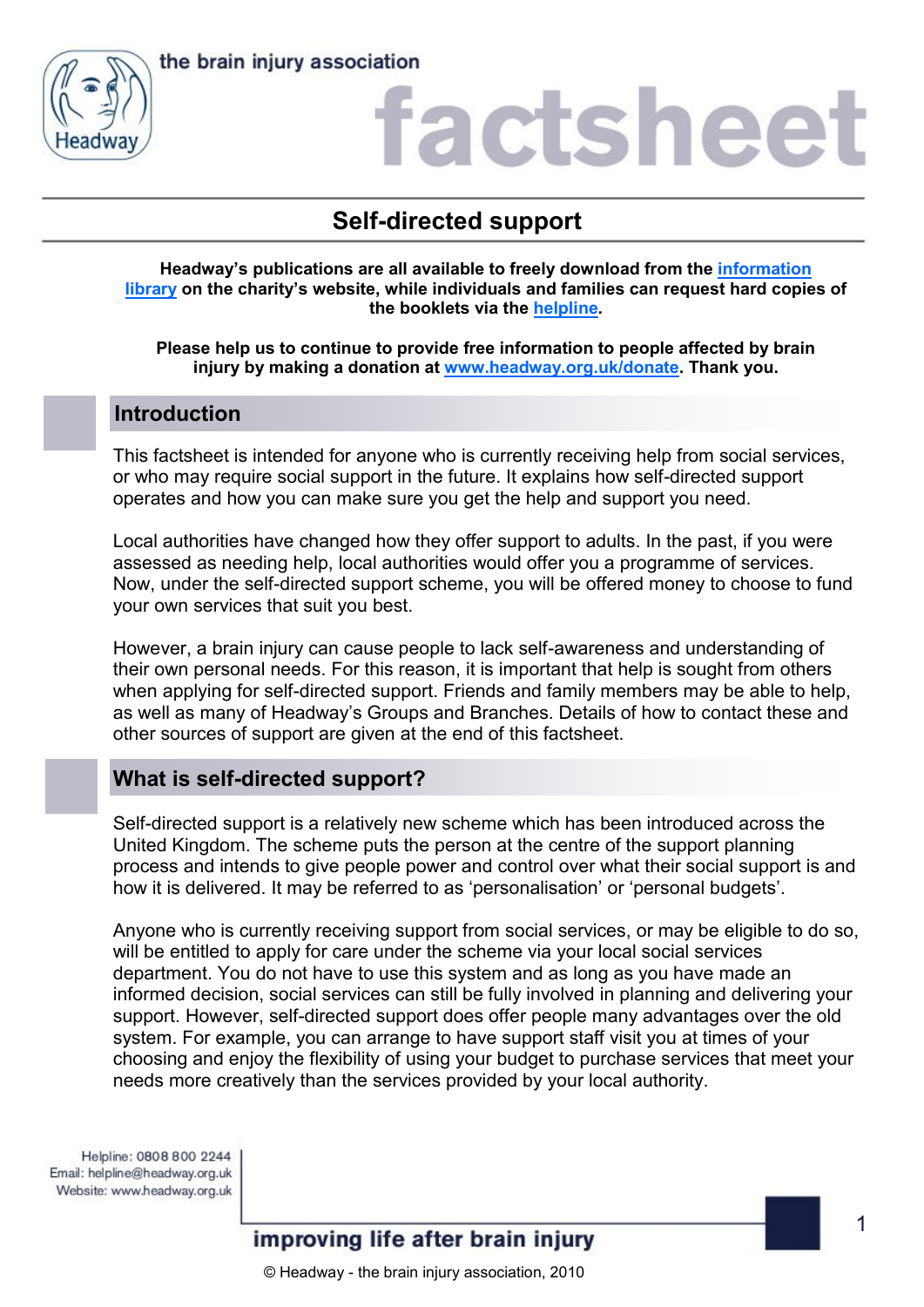



## factshee

Self-directed support will operate slightly differently in different areas depending on how each local authority implements it. This factsheet provides a general overview of how the scheme works in most places.

### **How can you self-direct your care and support?**

There are a number of ways this can be done:

**A personal budget** – This refers to money allocated to an individual by the local authority in order to fund their assessed social care and support needs.

**An individual budget** – This combines resources from different funding areas as well as social care funding, such as health care, the Independent Living Fund or Supporting People Funding.

**A direct payment** – This refers to payments made directly to you so you can arrange your own support. They can be in regular instalments or one-off payments.

**A personal health budget** – This is an allocation of resources made to a person with an established health or wellbeing need, or to their immediate representative.

### **How to get self-directed support**

#### **First steps**

To apply for self-directed support, contact your local social services and ask for an assessment. You may be asked some initial questions about your circumstances, as social services will need to decide whether you are eligible before they can offer you an assessment. Generally, people with a disability or older people are considered to be eligible for an assessment.

If you are already receiving help from social services and would like to change to selfdirected support, you should speak to your social worker about this.

#### **Self-assessment form**

The next stage is completing a self-assessment form to explain what support you need. Social support must make the form available in an accessible format, for example, in large print or electronically. Some local authorities offer forms that can be completed over the internet.

Helpline: 0808 800 2244 Email: helpline@headway.org.uk Website: www.headway.org.uk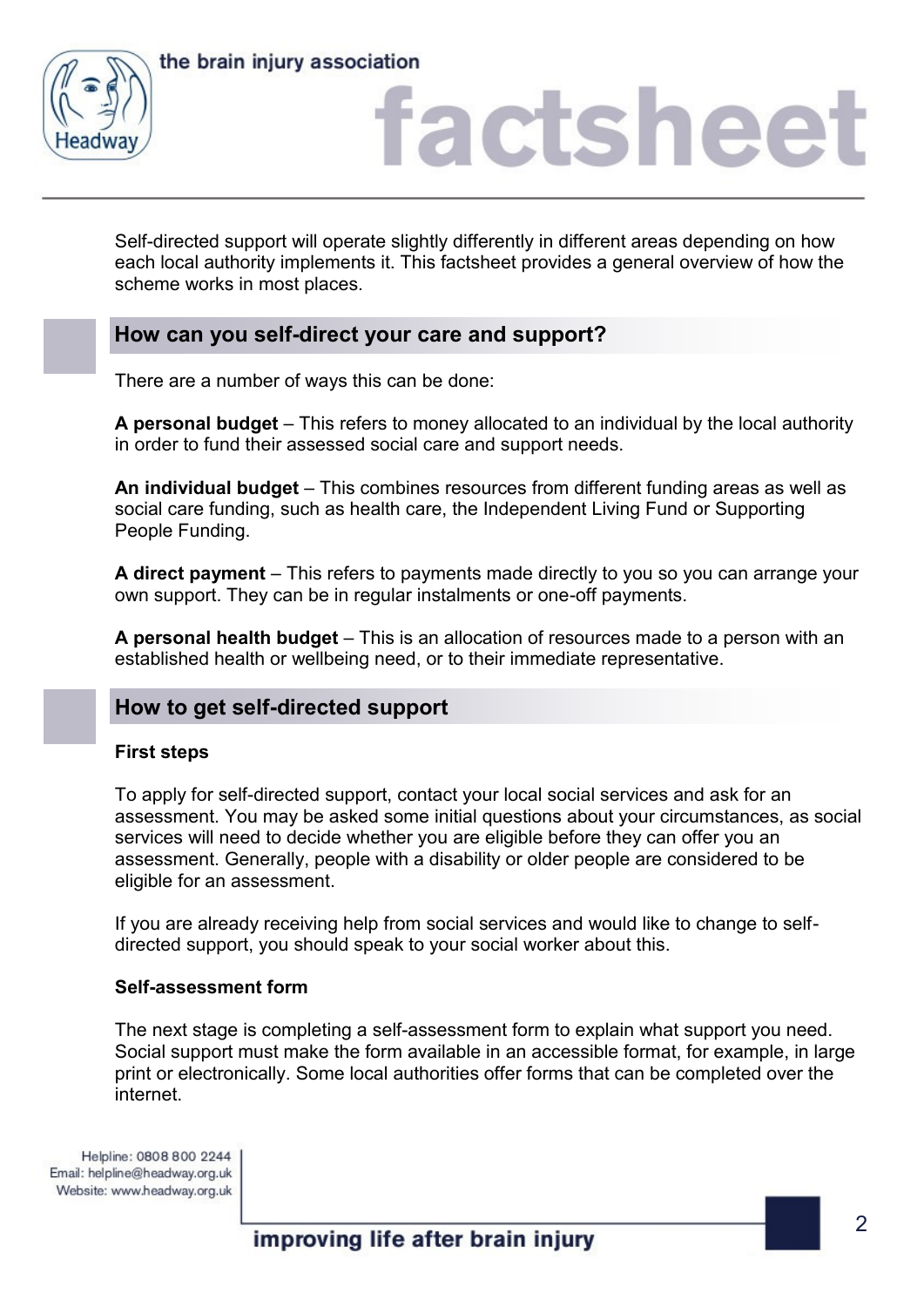



### actshee

You can ask for help with filling in the form from a social worker who understands brain injury and its effects, friends, family members or someone who supports you at Headway.

There is no standard form, but it will look at the areas of your life in which you might need support:

- Meeting personal care needs for example, eating, washing, dressing and shopping
- Relationships family, friends and people you know
- Being part of the community for example, using local shops, the library, clubs, community centre, church or other place of worship, helping neighbours and being involved in local organisations
- Work, leisure and learning having a job, learning new things and enjoying life
- Making decisions who decides important things like where you live, who supports you and who looks after your money
- Staying safe from harm for example, taking the bus, using a gas cooker and going down stairs
- Complex needs and risks can your behaviour be dangerous for you or other people?
- Family carer if someone in your family supports you, what effect does supporting you have on them?

Under each category you will be asked to tick a box to say whether it applies to you and then explain what your difficulties are. It is important to give as much information as possible, as social services will use this information to estimate how much money will be allocated to pay for your support.

Self-directed support money can also be used to help prevent future difficulties. It is important to think about whether you might experience problems in the future if you don't get help now and it is important that you convey this on the assessment form. For example, you may be a very sociable person and you may feel that without meeting people regularly or attending a support group, you could become isolated.

The form usually ends with a section for you to make additional comments. You should use this section to tell social services any additional information about your support needs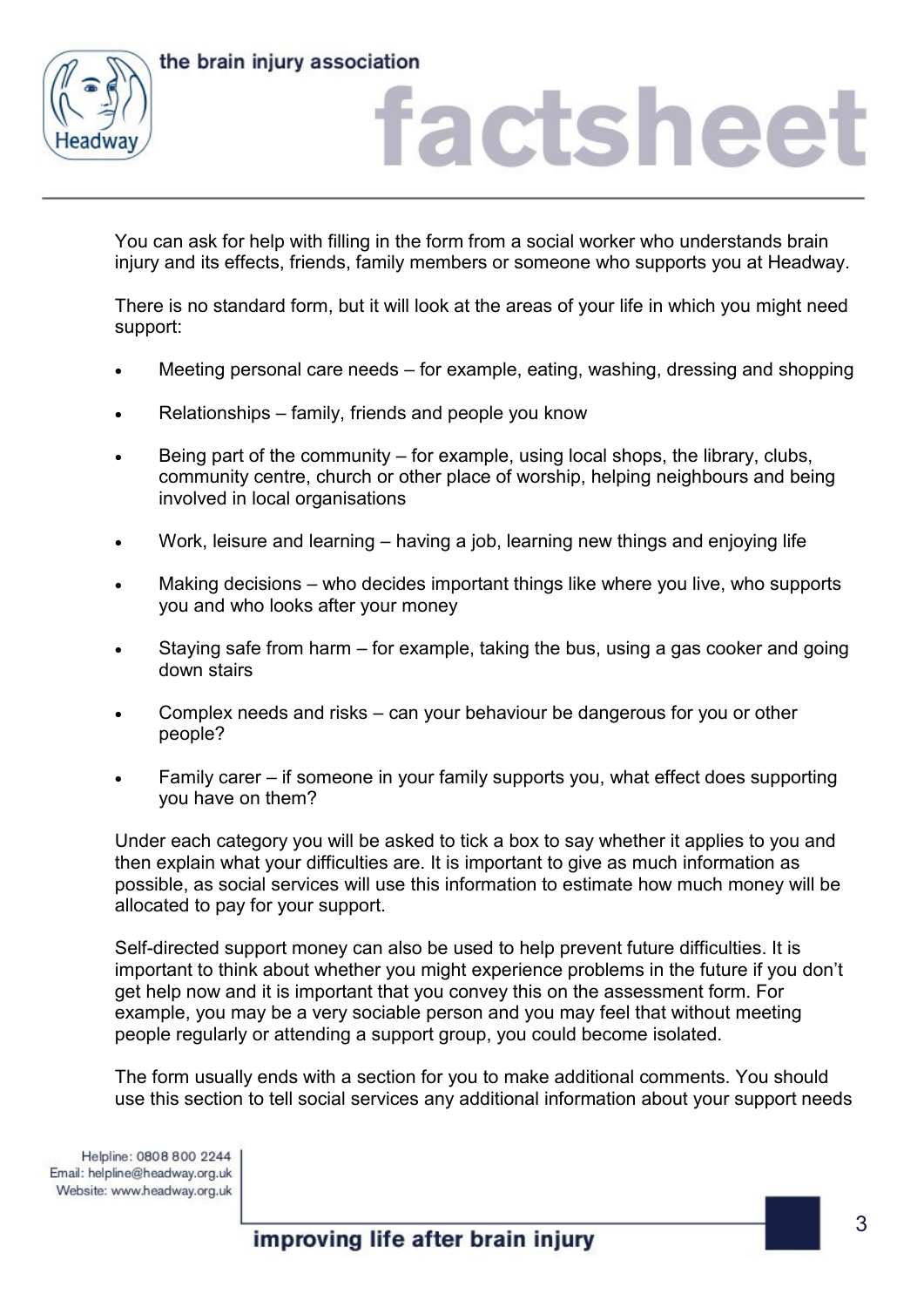

## actshee

that you have not already included on the form. Try to consider the physical, emotional, behavioural and cognitive effects of your brain injury when completing this section. Do not assume that social services will automatically consider these things as they may not have an understanding of the effects of brain injury.

When you have completed the form, you need to send it back to social services. If the return address isn't clear, contact social services or speak to your social worker to ask.

#### **Deciding how much your budget will be**

Social services will review your form to estimate how much money you need for your support. They also take into account how much money the local authority has available for care services.

Social services will contact you to let you know how much your budget will be. This is the money, or 'personal budget', that you will have to buy services, adaptations, support or equipment to meet your needs.

### **Making a support plan**

Once you have been told how much your budget will be, you need to make a support plan indicating how you intend to use the allocated funds. Keep in mind the needs you identified in your self-assessment form. Again, you may find it useful to ask for help from a social worker who understands brain injury and its effects, friends, family members or someone who supports you at Headway.

You can give your support plan to social services in any format, such as in writing, by email, by audio recording, over the telephone or in person. Remember to keep a record of what you have asked for.

The plan can be as detailed or as simple as you would like, as long as it covers each of the elements listed below, otherwise social services will ask for more information:

**What is most important to you** – This can be people, places and routines, as well as any help you need. For example, it may be that visiting relatives or friends, gardening, getting to a regular social or religious activity, or attending a Headway support group is important to you.

**What your goals are and what you want to achieve** – The plan should indicate what changes you want to make, what you what to achieve and what you need to make it happen. These goals can include anything at all, as long as they are realistic and

Helpline: 0808 800 2244 Email: helpline@headway.org.uk Website: www.headway.org.uk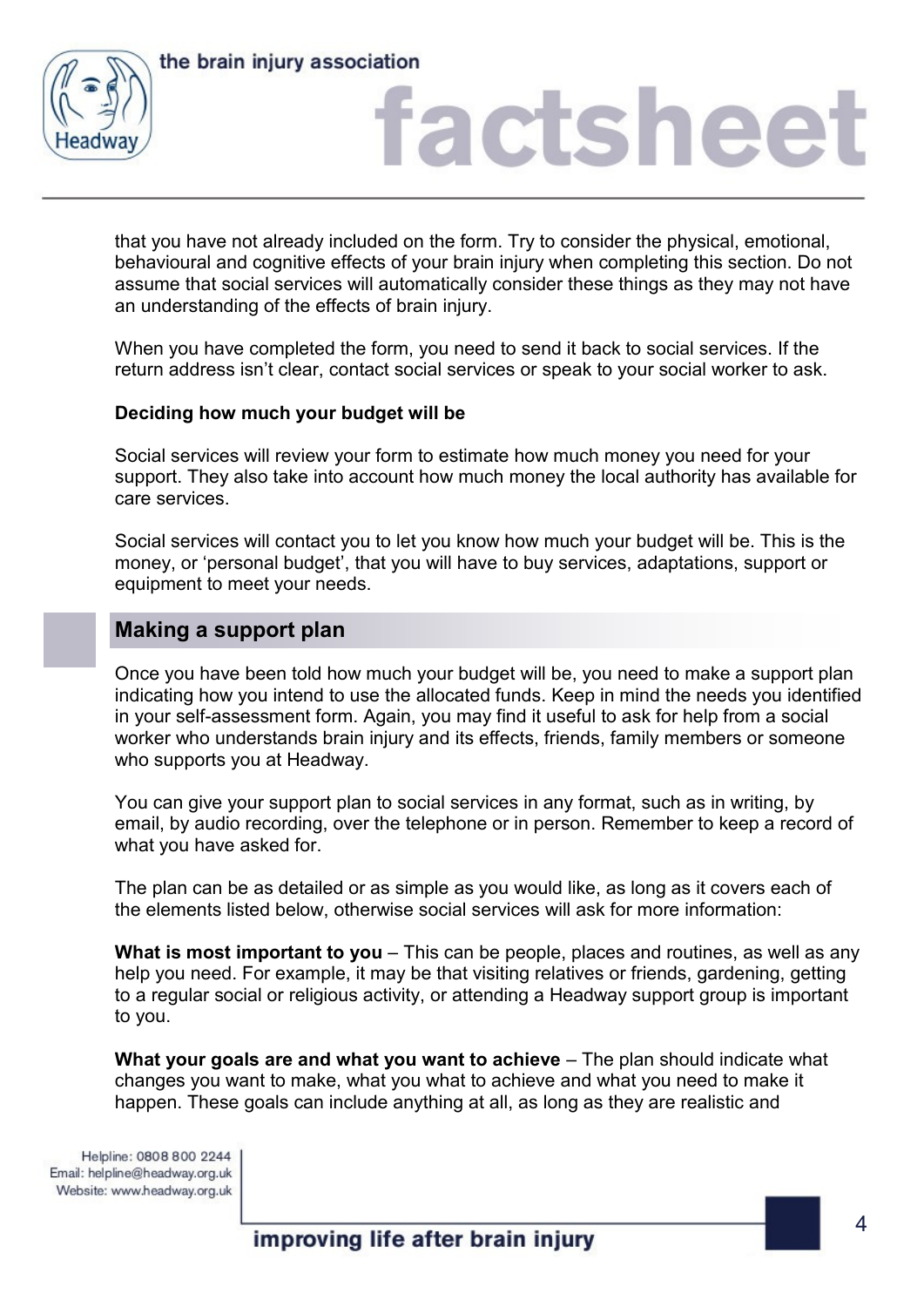

the brain injury association

# actshee

achievable.

**How you will be supported** – Tell social services what kind of support you want, when you will need that help, how you want it provided and by whom. You also need to explain how you would cope with possible problems. For example, if a family member normally takes you shopping, who will do this when they are unavailable?

**How you will spend your personal budget** – You need to explain how you will use your budget to pay for this support. You will be able to decide which services, adaptations, equipment or support you want that best meets your needs and goals. Some examples of how you might use this money include:

- Services such as those provided by a Headway Group or Branch
- Employing personal assistants/carers to help with washing, dressing, cleaning, shopping, travelling or participating in leisure activities
- Equipment such as communication or mobility aids
- Memory aids such as pagers and personal digital assistants, smart phones, tablets or laptop computers
- Alterations to your home
- Money for transport or to reimburse relatives who regularly drive you places
- A break away
- Anything you think would help meet your needs

**How you would like your money to be paid** – You can choose any or a mix of the following:

- **A direct payment**  These are usually paid in monthly instalments or as one-off payments. Direct payments are a good option if you want to be responsible for managing and spending the money yourself.
- An indirect payment These are usually paid to a relative or person known to you. Indirect payments are a good option if you do not want the responsibility of handling the money yourself.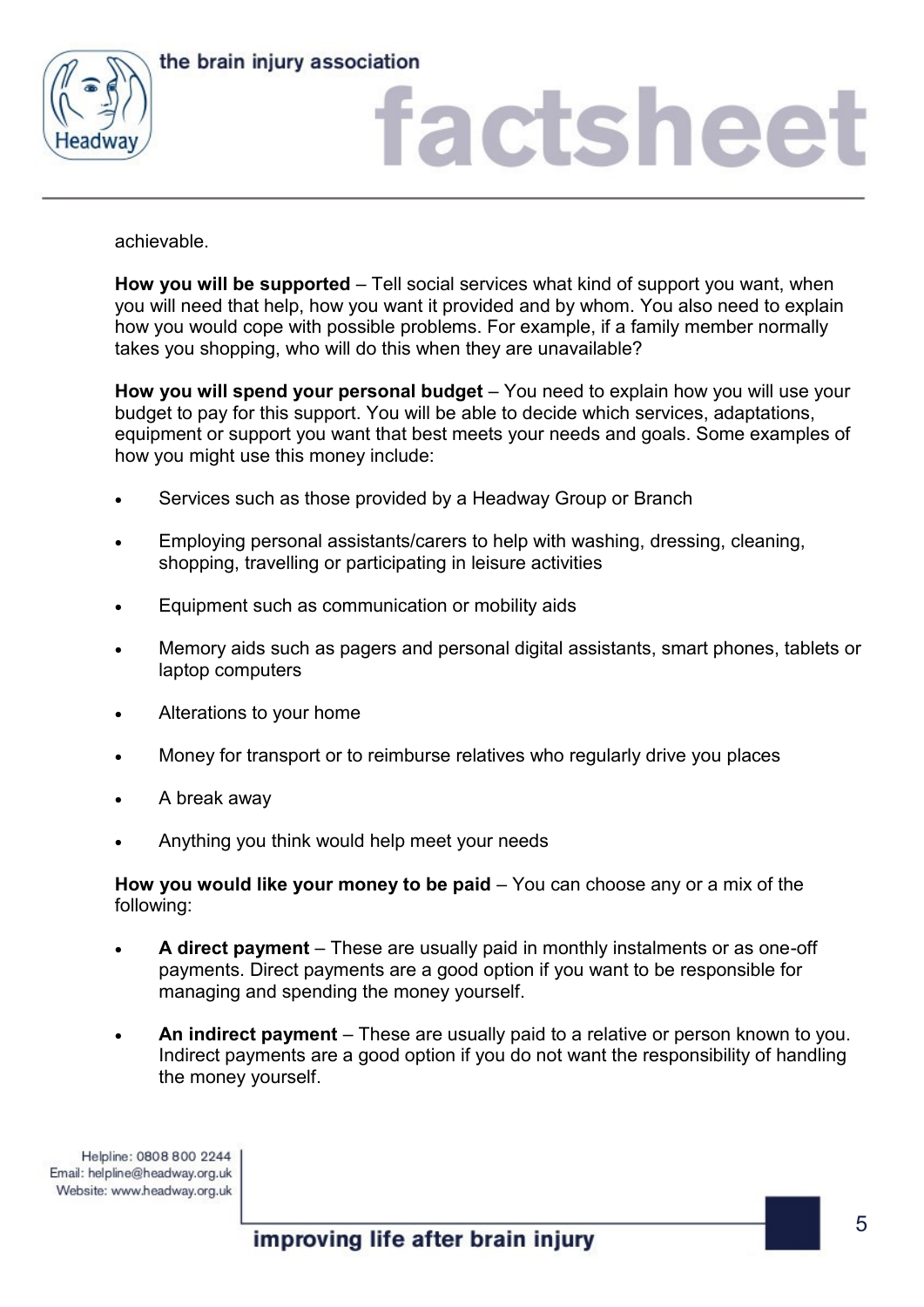



## factsheet

- An indirect payment to a trust A trust can be set up whereby three or more people are able to manage your money for you. For example, three relatives might share the job of managing the money.
- **As a care managed package**  Social services can look after the money for you.
- **As an individual service fund**  A sum of money can be managed by a service provider on behalf of an individual. The money is restricted for use on providing care and support services for that individual which meet the criteria set out in their support plan. It can include services purchased from other providers.
- **As a broker managed fund**  A brokerage service can manage the money for you (see section 'Brokerage services').

**How your support will be managed** – You need to explain how your support will be organised day-to-day and how the money will be managed. For example, you may organise the care for yourself or someone else might arrange this for you. If you are going to employ a personal assistant or carer, social services will need to know that you understand your responsibilities as an employer, and they will inform you who can advise and support you with this.

**How you will stay in control of your life** – Social services want to ensure you are making the decisions about your support. You should explain that the decisions are your own and if others help you, explain how they involve you with decisions. You should also indicate when you would like your support plan to be reviewed.

**What you are going to do to make the plan work** – This is an action plan where you set out what will happen and when. For example, if you have asked for money towards a computer and software, you could say when and where you are going to buy it, as well as how you will learn to use it. Social services need to make sure that you have thought through the practicalities of getting and using the support you ask for.

### **Getting the plan agreed**

If your social worker is happy that your plan will meet your needs and that you can get what you have asked for within your budget, they will sign it off. If they need any more information from you to make their decision, they will contact you.

### **Organising the money**

Once your plan is agreed, social services will arrange for the money to be paid, either to

Helpline: 0808 800 2244 Email: helpline@headway.org.uk Website: www.headway.org.uk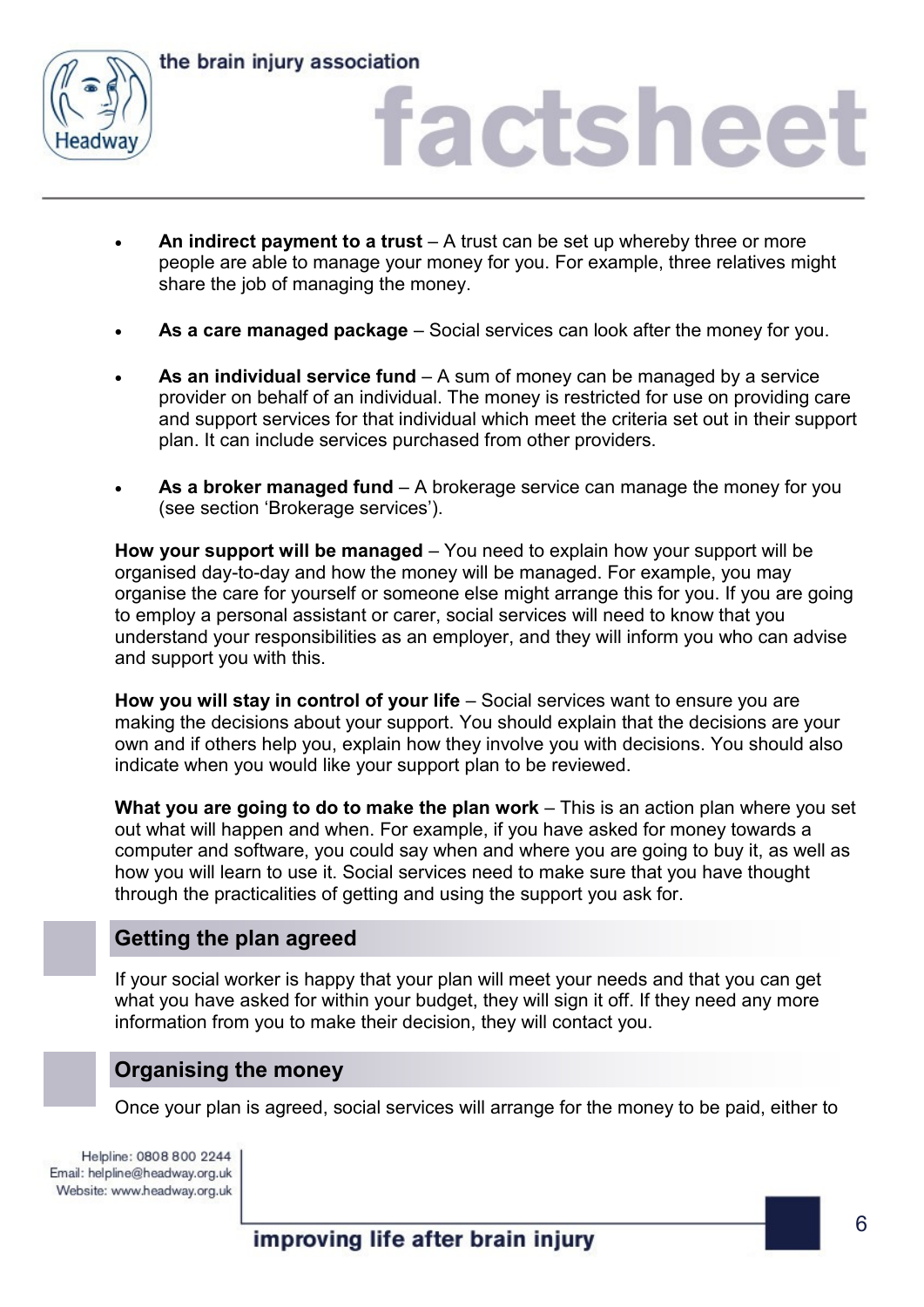



## factsheet

you or to whomever will manage your money. See the section 'How you will spend your personal budget' for more information.

### **Organising the support**

The recipient of the money is then responsible for organising the help needed. This may be buying equipment, employing a personal assistant or carer, arranging trips, or any other help and assistance required.

Social services will put you (or the person receiving the money on your behalf) in touch with local voluntary and community organisations who can advise on anything related to organising the support. For example, advice on employment issues, insurance or taxes, or more general support if needed.

### **Will you have to make a contribution?**

You may be asked to make a contribution towards your budget depending on your savings and income. You will be asked to complete a form explaining how much money you have saved and what your income is from earnings, benefits, pensions and investments. This is sometimes called a 'means test'.

#### **Brokerage services**

Brokerage services are independent organisations that help you to find and organise the support you need. A brokerage service may also help you manage your individual budget, find carers, personal assistants and support groups, and help you with your duties as an employer, such as employment contracts, tax and National Insurance contributions. There is normally a charge for brokerage services, but this should be built into your individual budget.

The availability and type of brokerage services varies across the United Kingdom. Your social services department or social worker will be able to provide you with details of local services.

### **Monitoring and review**

You can ask for your self-directed support package to be reviewed at any time. A review should be carried out at least once a year and social services will normally contact you to arrange this. If you have not heard from them or if you would like a review sooner, you can contact social services yourself to request this.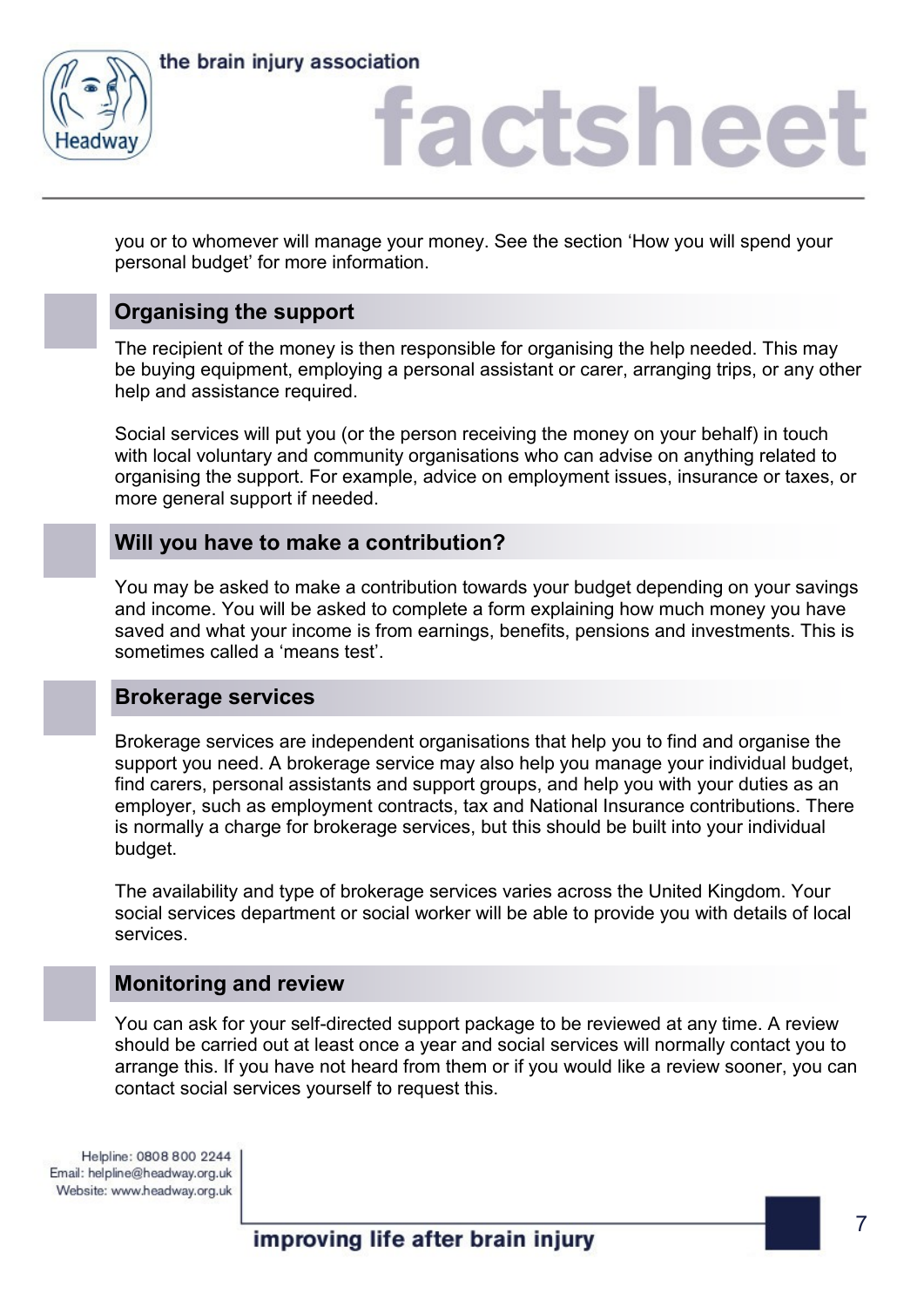



## factshee

The review should cover how the help is working, consider any difficulties that have arisen and any additional help or changes you would like. You can also use the review to think about and plan for future needs.

### **Can my carer still receive support?**

A carer who provides assistance to you is entitled to a carer's assessment. Some local authorities include the carer's assessment as part of the self-assessment form. You can complete the form together and return it to social services.

Some carers may want a separate assessment, often due to pressure they feel from caring. If so, your carer can request his or her own assessment from social services, which may reveal that they are also entitled to a personal budget.

### **What to do if you disagree with a decision**

If you disagree with the decisions that social services make at any stage of the process, you have a right to challenge the decision. For example, you may be unhappy that:

- They did not allow you to fill in the self-assessment form because they did not believe you will be eligible for help; or
- They had too much influence and you did not have enough choice; or
- They will not sign off your support plan even though you feel it meets the outcomes you want and addresses all necessary points; or
- They are not giving you enough money to get the support you need

You can ask social services to look at their decision again informally. However, if this does not change the decision and you want to challenge the decision more formally, you can make an official complaint.

Contact your local authority for details of their complaints procedure, or contact the Headway helpline for more information and to discuss your situation.

Your local Headway Group or Branch and your Headway Regional Co-ordinator may be able to support you to contest a decision.